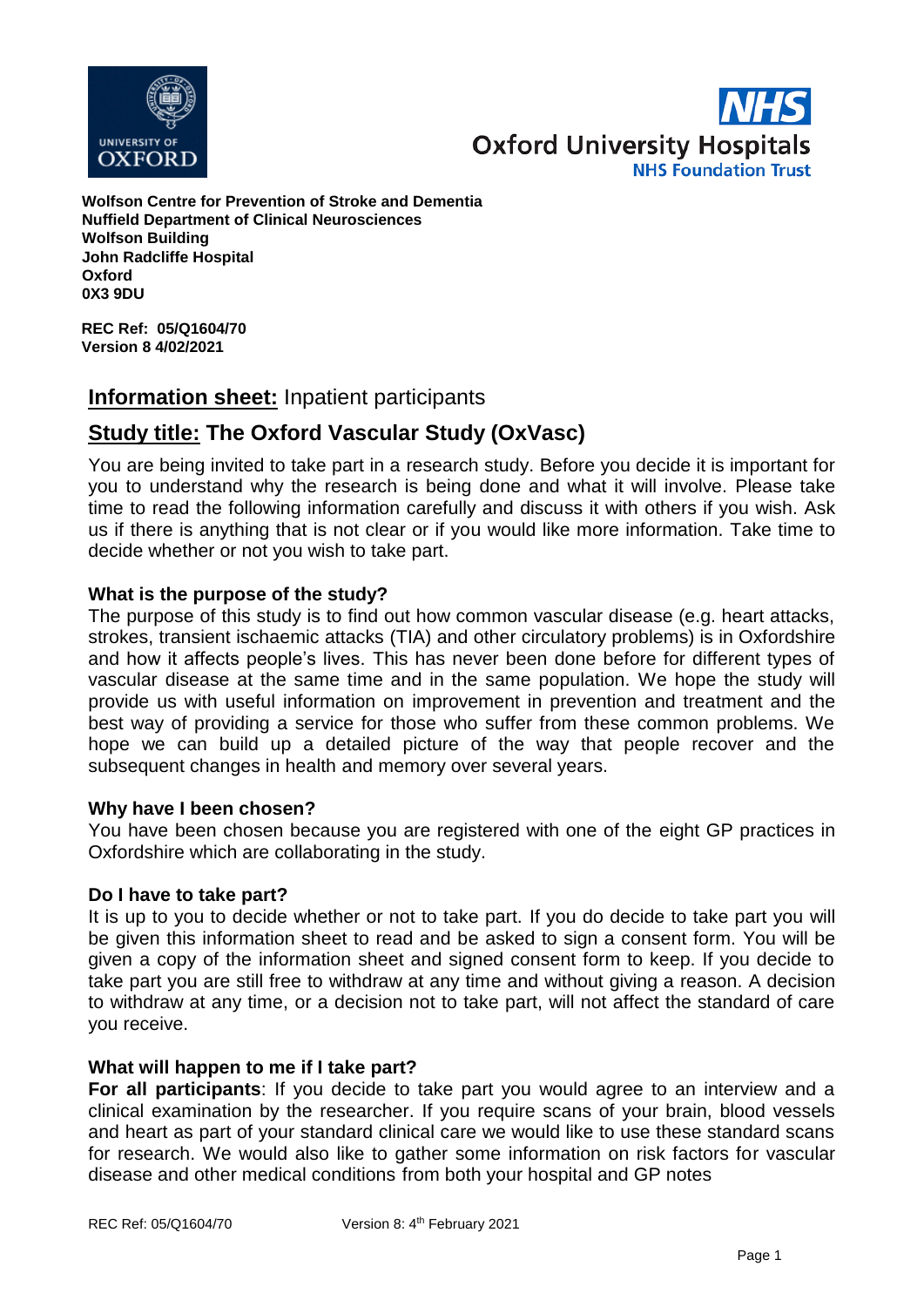# **If you agree to participate in the study after a stroke or TIA:**

This would also involve taking an extra sample of blood in hospital. This may also be used for future genetic research aimed at understanding the genetic influences on vascular disease but would not have implications for you personally.

If you are being seen following a stroke or TIA, the study would also involve being followed up by telephone, at home or in clinic by a researcher in one month, at six months, at one year, five years and ten years and thereafter if any further vascular events occur. We will also take a further blood sample if we see you at one year and five years.

If you are invited to a clinic, these take place in the Centre for Prevention of Stroke and Dementia at the John Radcliffe hospital site and follow Oxford University Hospitals NHS Trust infection control guidelines. In addition, if you are admitted to hospital for any other medical problem, one of our researchers may visit you whilst you are an inpatient to ask you some questions on your memory. All the information collected will be completely confidential.

# **What do I have to do?**

This is an observational study and taking part in the study will not affect your current or future care. No new drugs or other treatments will be tested.

#### **What are the possible disadvantages and risks to taking part?**

You will be required to give a blood sample which will cause mild discomfort. Where possible this blood sample will be taken at the same time as those collected in the course of your normal medical care. There are no additional risks involved in taking part in this study.

#### **What are the possible benefits of taking part?**

We hope the information we get from this study may help us to treat future patients with vascular disease better.

# **What if something goes wrong?**

The University of Oxford, as Sponsor, has appropriate insurance in place in the unlikely event that you suffer any harm as a direct consequence of your participation in this study. NHS indemnity operates in respect of the clinical treatment which is provided.

If you wish to complain about any aspect of the way in which you have been approached or treated during the course of this study, you should contact Professor Peter Rothwell, Tel no: 01865 231603, email: [peter.rothwell@ndcn.ox.ac.uk](mailto:peter.rothwell@ndcn.ox.ac.uk) or you may contact the University of Oxford Clinical, Trials and Research Governance (CTRG) office , or the head of CTRG, email: [ctrg@admin.ox.ac.uk](mailto:ctrg@admin.ox.ac.uk)

# **Will my taking part in this study be kept confidential?**

All information which is collected about you during the course of the research will be kept strictly confidential. Any information about you which leaves the hospital/surgery will have your name and address removed so that you cannot be recognised from it.

Responsible members of the University of Oxford and Oxford University Hospitals may be given access to data for monitoring and/or audit of the study to ensure we are complying with regulations.

# **What will happen to my data?**

Data protection regulation requires that we state the legal basis for processing information about you. In the case of research, this is 'a task in the public interest.' The University of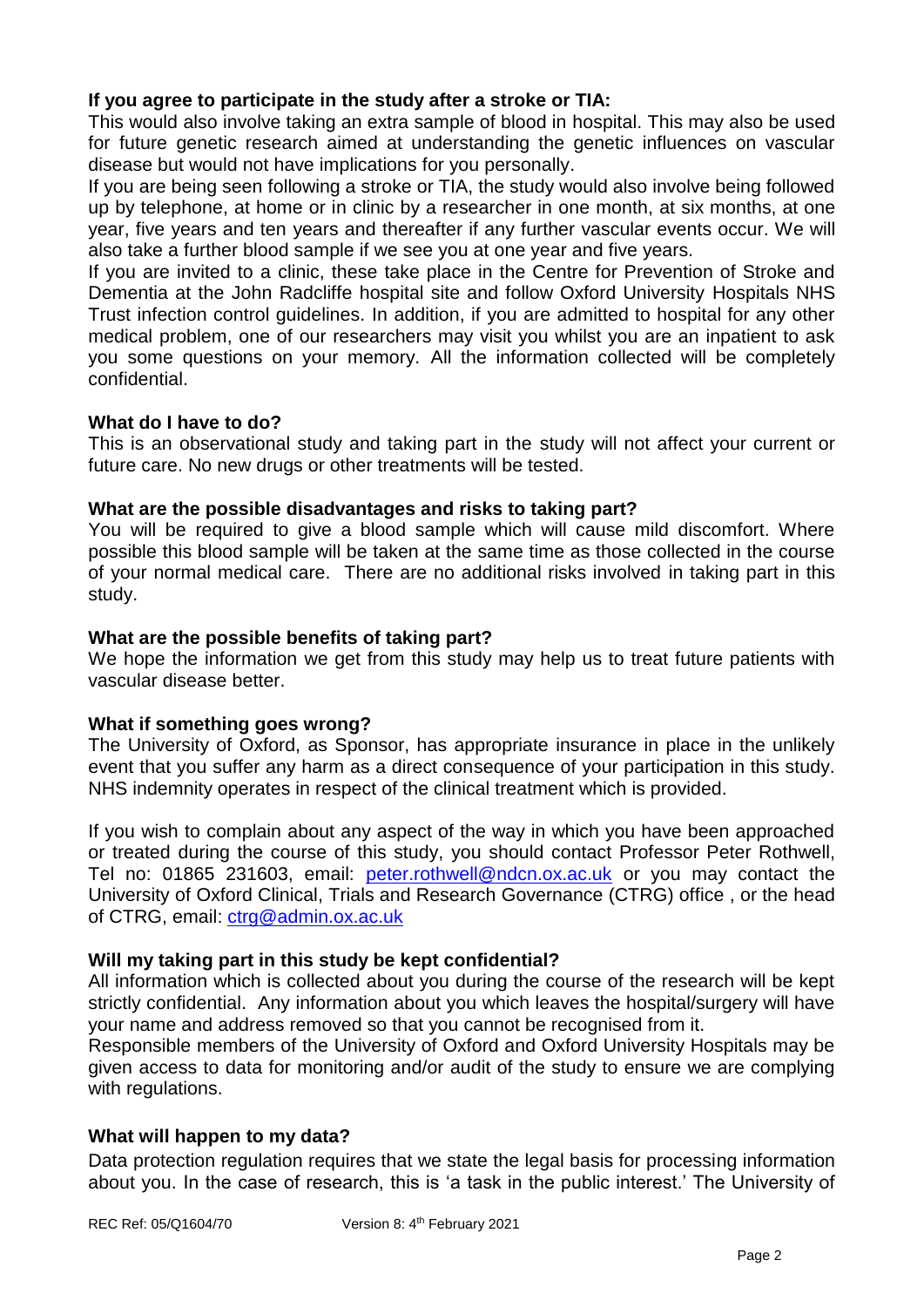Oxford is the sponsor for this study, based in the United Kingdom, is the data controller and is responsible for looking after your information and using it properly.

We will be using information from you, your medical records and also NHS Digital (for linkage between study data and civil registration data) using the minimum personallyidentifiable information possible (name, date of birth and NHS number). We will keep identifiable information about you for ten years after the study has finished. This excludes any research documents with personal information, such as consent forms, which will be held securely at the University of Oxford for 25 years after the end of the study. If you agree to your details being held for future research, we will retain a copy of your consent form until such time as your details are removed from our database but will keep the consent form and your details separate.

The study team will use your name, NHS number, home address, and contact details to contact you about the research study e.g. to arrange follow-up visits, to make sure that relevant information about the study is recorded for your care, to oversee the quality of the study or to invite you for further research.

Data protection regulation provides you with control over your personal data and how it is used. When you agree to your information being used in research, however, some of those rights may be limited in order for the research to be reliable and accurate. Further information about your rights with respect to your personal data is available at *<https://compliance.admin.ox.ac.uk/individual-rights>*

More information on how we use your data is available on our OxVasc website: *[www.ndcn.ox.ac.uk/research/oxvasc](http://www.ndcn.ox.ac.uk/research/oxvasc)*

If you are dissatisfied with the way we use your personal information, you have a right to raise any issues or lodge a complaint with the University of Oxford's compliance team at *<https://compliance.admin.ox.ac.uk/individual-rights>* or directly with the Information Commissioner's Office as a supervisory authority at:

*[https://ico.org.uk/for-organisations/guide-to-data-protection/guide-to-the-general-data](https://ico.org.uk/for-organisations/guide-to-data-protection/guide-to-the-general-data-protection-regulation-gdpr/individual-rights/right-to-be-informed/)[protection-regulation-gdpr/individual-rights/right-to-be-informed/](https://ico.org.uk/for-organisations/guide-to-data-protection/guide-to-the-general-data-protection-regulation-gdpr/individual-rights/right-to-be-informed/)*

# **What will happen to the results of the research study?**

It is likely that the results of this study will be published in medical journals after completion of the research. If you decide to take part in the study, you will not be identified in any report.

# **What will happen to the blood samples I give?**

**Participants after Stroke or TIA:** The blood samples you provide, as part of this study will be used for research purposes to understand more about risk factors for stroke and vascular events. The first blood sample you provide will also include genetic research aimed at understanding the genetic influences on vascular disease in general as well as on different types of stroke but will not have any implications for you personally.

To keep your information confidential your blood samples and any information recorded about you in this study will be 'de-identified' and assigned a study code. However, for genetic research your DNA is unique to you so it can never be completely anonymous.

Your anonymised blood samples will be used mainly by local researchers but ethically approved research projects may take place in hospitals, universities or non-profit institutions worldwide.